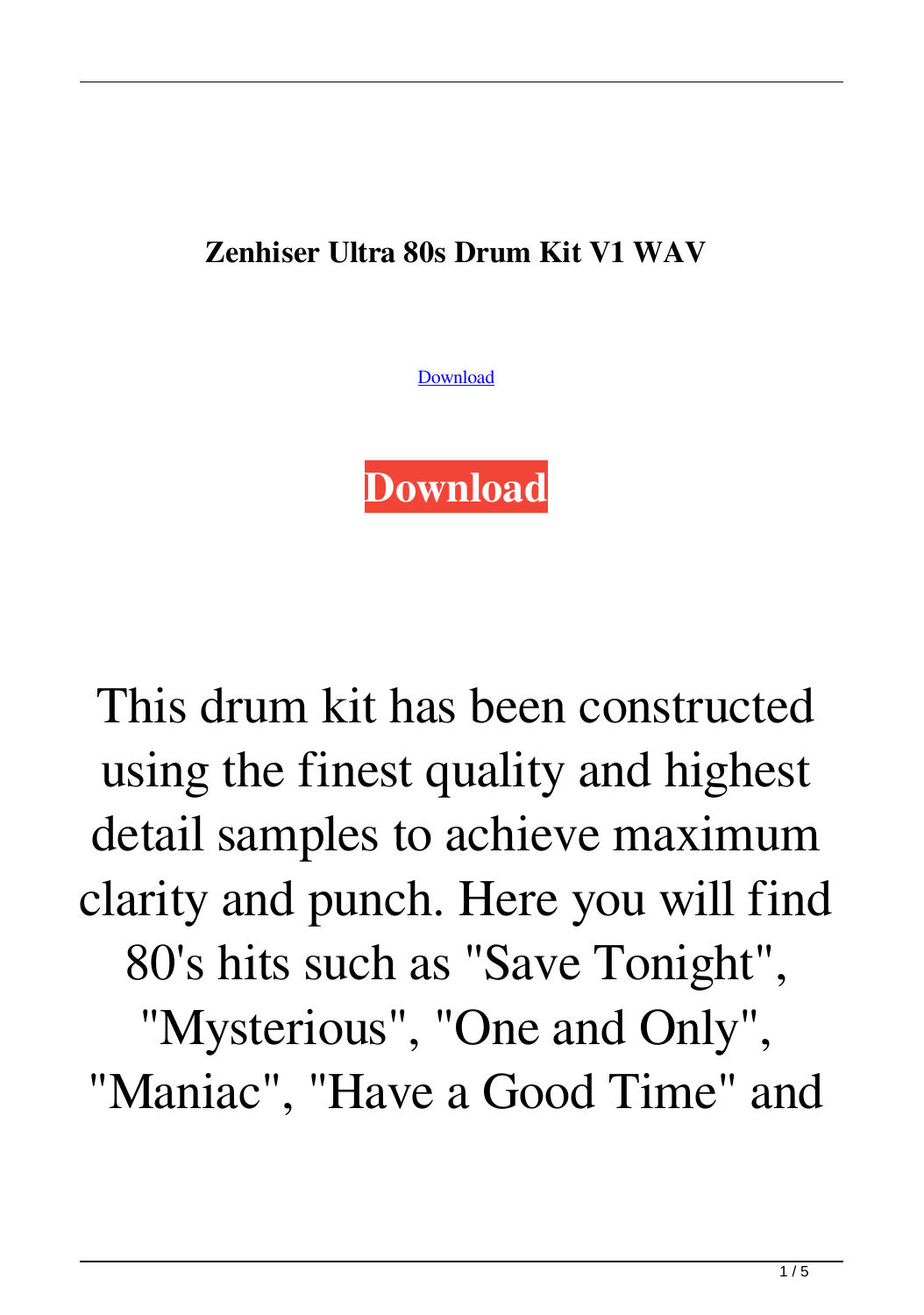many many more. With everything you need to create a massive 80's style track and many more included

in this library of samples. Kick Drums: - 44 Full Snares (24 Hats) - 19 Full Toms (24 Hats) - 19 Hi-Hats (24 Hats) - 21 Ride Cymbals (12 Crash/Ride/Splash) - 39 808s (All

Claps, All Hats, All Snares) - 22 Kick Drums (All Claps, All Hats, All Snares) - 16 Snare Drops (All Hats, All Snares) - 16 Hi-Hats (All Hats, All Snares) - 16 Ride Cymbals (All Claps, All Hats, All Snares) - 46 808s (All Claps, All Hats, All Snares) - 41 Kick Drums (All Claps,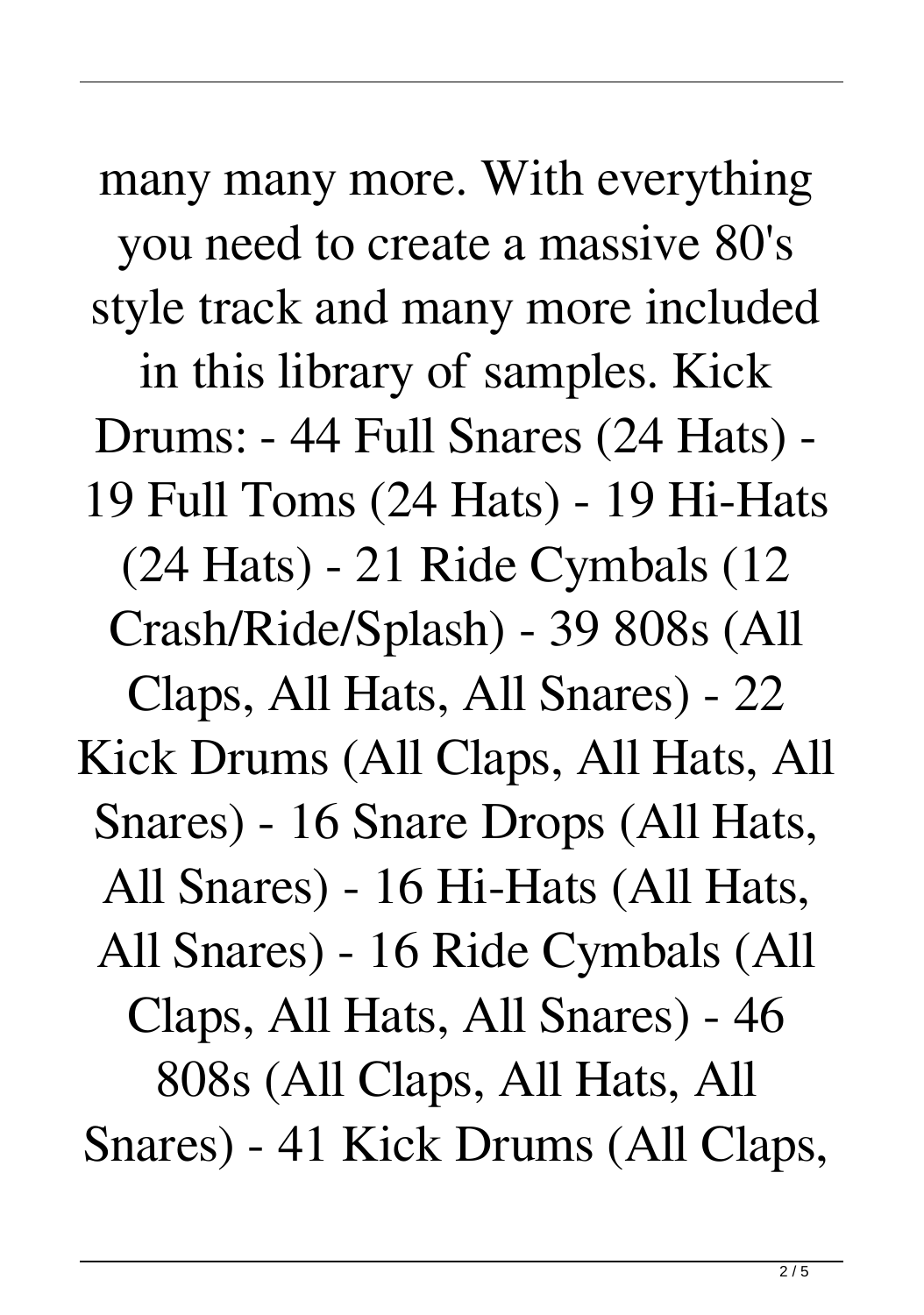All Hats, All Snares) - 13 Snare Drops (All Hats, All Snares) - 12 Hi-Hats (All Hats, All Snares) - 9 Ride Cymbals (All Claps, All Hats, All Snares) - 16 Drum Overheads (All Hats, All Snares) - 21 Hi-Hats (All Hats, All Snares) - 8 Ride Cymbals (All Claps, All Hats, All Snares) - 22 Drum Overheads (All Hats, All Snares) - 22 Hi-Hats (All Hats, All Snares) - 22 Snare Drops (All Hats, All Snares) - 22 Drum Overheads (All Hats, All

Zenhiser :: Ultra 80's Drum Kit :: 80's Kicks, 80's Snares, 80's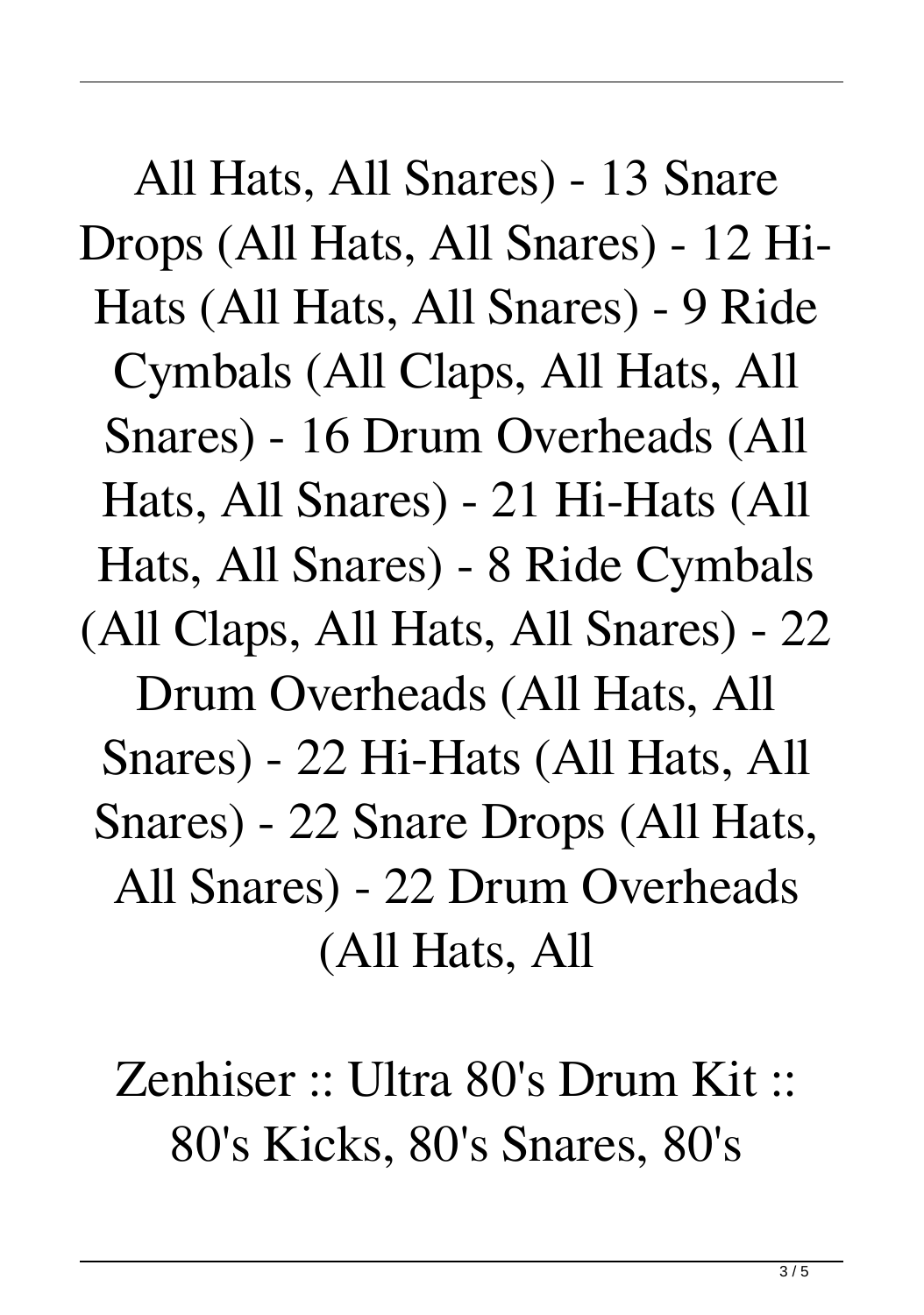Samples, 80's Drum Sounds, 80's. Zenhiser has been providing drum kits for 20 years. In the last 10 years we have added a new element to our kits as well as a new methodology to our kits to create great kicks. With Zenhiser you can choose your kit yourself. Zenhiser offers high quality drums like the latest models from Fender, Marshall, Ibanez, Zoom and more. Here are some of our latest kicks that are available, including a bass, tenor, soprano and a halftone drum. Also included is fffad4f19a